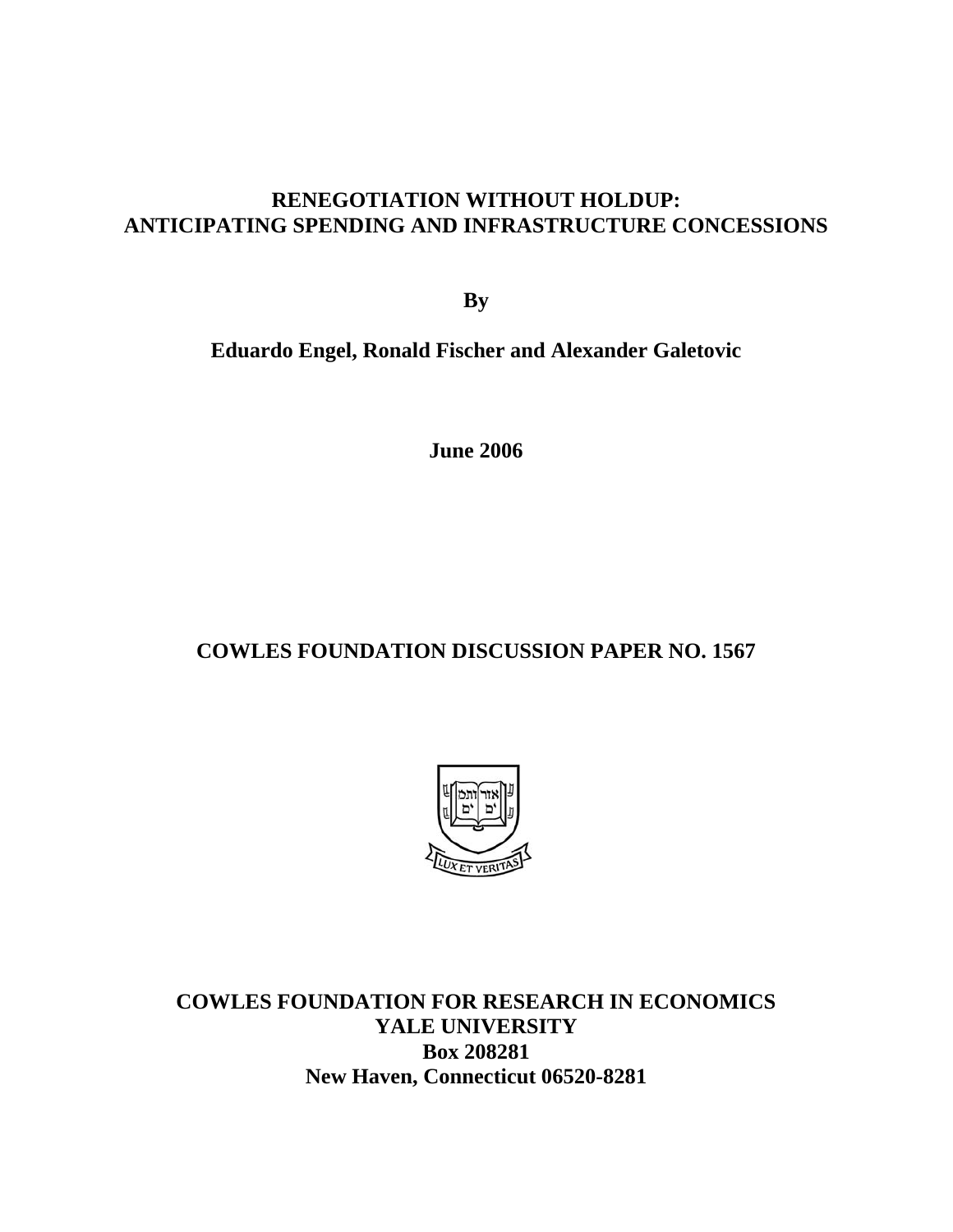## RENEGOTIATION WITHOUT HOLDUP: ANTICIPATING SPENDING AND INFRASTRUCTURE CONCESSIONS

### BY EDUARDO ENGEL, RONALD FISCHER AND ALEXANDER GALETOVIC<sup>1</sup>

June, 2006

#### **Abstract**

Infrastructure concessions are frequently renegotiated after investments are sunk, resulting in better contractual terms for the franchise holders. This paper offers a political economy explanation for renegotiations that occur with no apparent holdup. We argue that they are used by political incumbents to anticipate infrastructure spending and thereby increase the probability of winning an upcoming election.

Contract renegotiations allow administrations to replicate the effects of issuing debt. Yet debt issues are incorporated in the budget, must be approved by Congress and are therefore subject to the opposition's review. By contrast, under current accounting standards the obligations created by renegotiations circumvent the budgetary process in most countries. Hence, renegotiations allow incumbents to spend more without being subject to Congressional oversight.

Key words: build-operate-and-transfer (BOT), concessions, renegotiation, public-private partnerships. JEL classification: H21, L51, L91

<sup>&</sup>lt;sup>1</sup>Engel: Yale University and NBER. Fischer: Center of Applied Economics (CEA), University of Chile. Galetovic: Facultad de Ciencias Económicas y Empresariales, Universidad de los Andes. E-mails: eduardo.engel@yale.edu, rfischer@dii.uchile.cl, agaleto@uandes.cl.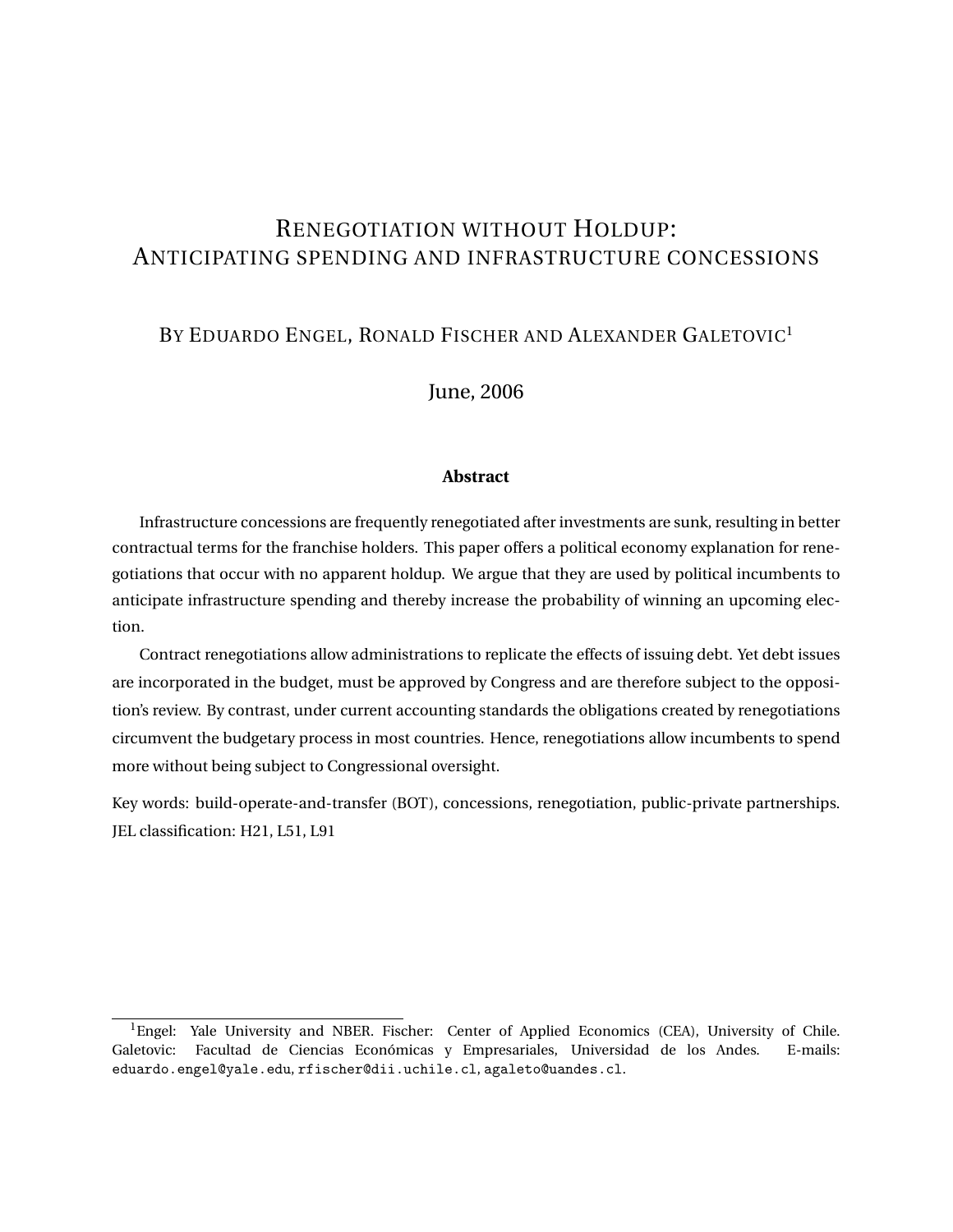## **1 Introduction and motivation**

Incomplete contract theory (e.g. Hart, 1995) suggests that the party which sinks an investment is vulnerable to opportunism by its counterpart. It is thus surprising to find that this argument seems to stand on its head when it comes to infrastructure concessions granted by governments to private companies: it is routine for franchise holders to renegotiate better contract terms after building and sinking the infrastructure.

Guasch (2004) has examined nearly 1,000 Latin American concession contracts awarded between the mid 1980s and 2000. He found that 30% of all contracts were renegotiated and that this percentage increases to 54.4% in the transportation sector (roads, ports, tunnels and airports) and to 74.4% in the water sector. Table 1, which we reproduce from his book, shows that renegotiations often favor the firm at the expense of the rest of society. For example, 62% of renegotiations led to tariff increases, 38% to extensions of the concession period and 62% to reductions in investment obligations. Renegotiations do not only occur in developing countries.<sup>2</sup> Gómez-Ibáñez and Meyer (1993) analyze transportation concessions in many industrialized countries and find that renegotiations are also common.

Pervasive renegotiations that benefit franchise holders beg an explanation, because governments could easily switch managers after a project is built, so threats by the concessionaire to abandon the franchise should be  $empty<sup>3</sup>$  Thus it appears that renegotiations occur without a holdup problem!<sup>4</sup> Of course, there is no question that corruption and incompetence may partly explain why governments accept to renegotiate in favor of franchise holders. But that cannot be the full explanation, because contracts are renegotiated in countries of widely differing institutional strength and corruption levels.

In this paper we propose a complementary explanation for renegotiations that favor concessionaires and which take place after the infrastructure is built. We present a simple political

 $2$ Guasch, Laffont and Straub (2003) estimate the probability of renegotiation, for approximately 300 concessions in the transportation and water sectors, as a function of regulatory institutions, institutional features, economic shocks and the characteristics of the contracts themselves. Their findings are broadly consistent with the implications of the reduced form regulation model they present. By contrast with Guasch et al (2003), we focus on an explanation for pervasive renegotiations not considered in their paper and develop a more detailed model for this source of renegotiations.

 $3$ This holds for projects where a takeover of operations by the government does not require advanced skills in order to maintain deterioration in the service quality because the franchise holder's informational advantage in the operation of the infrastructure is small. This is the case, for example, for highways, but not for a sewage system.

<sup>4</sup>We do not claim that received theory necessarily implies government expropriations—after all, normal governments are interested in attracting investments in the future, and this is not helped by a reputation of expropriating franchise holders. But we want to stress that the standard explanation, holdup, does not seem to be relevant for renegotiations that favor the party with the sunk investment, since the government favors the firm beyond the terms of the original contract.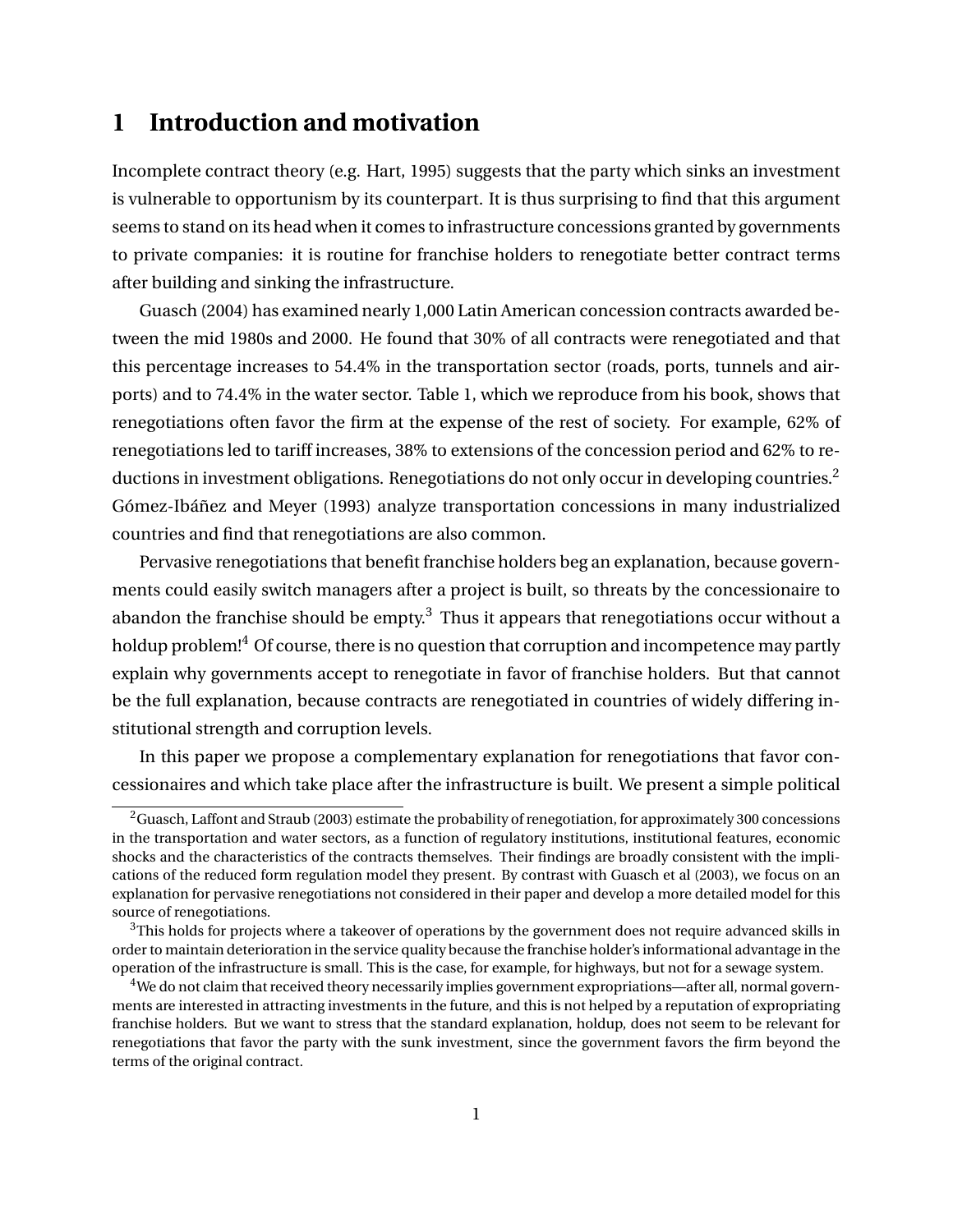| Renegotiation outcome                                   | Percentage of renegotiated<br>concession contracts<br>with that outcome |
|---------------------------------------------------------|-------------------------------------------------------------------------|
| Delays on investment obligation targets                 | 69                                                                      |
| Acceleration of investment obligations                  | 16                                                                      |
| Tariff increases                                        | 62                                                                      |
| Tariff decreases                                        | 19                                                                      |
| Increase in the number of cost components with          |                                                                         |
| an automatic pass-through to tariff increases           | 59                                                                      |
| Extension of concession period                          | 38                                                                      |
| Reduction of investment obligations                     | 62                                                                      |
| Adjustment of annual fee paid by operator to government |                                                                         |
| Favorable to operator                                   | 31                                                                      |
| Unfavorable to operator                                 | 17                                                                      |
| Changes in the asset-capital base                       |                                                                         |
| Favorable to operator                                   | 46                                                                      |
| Unfavorable to operator                                 | 22                                                                      |

#### Table 1: RENEGOTIATION OUTCOMES (GUASCH, 2004)

economy model in which an administration that spends more on public works is more likely to be reelected. This creates a bias towards anticipating infrastructure spending. The obvious way to anticipate public expenditures is to issue debt. However, issuing debt to finance additional expenditures normally needs to be included in the budget approval process, which often must be negotiated with the opposition.<sup>5</sup> Knowing that higher expenditures increase the chances of losing the next election, the opposition will attempt to check the tendency to overspend. On the contrary, renegotiations aren't subject to the opposition's scrutiny, because—so far—they are not included in the regular budgetary process.<sup>6</sup> Thus, we argue, renegotiations are vehicles through which the current administration reaches an agreement with the franchise holder on an intertemporal transfer. The government obtains higher current spending which improves its chances of reelection while the franchise holder obtains better conditions than those in the original contract. The resulting bias toward present spending reduces social welfare and also affects adversely future administrations.

The rest of the paper is organized as follows. Section 2 describes in detail a massive renego-

<sup>&</sup>lt;sup>5</sup>A bill to increase spending on the eve of elections that is contested by the opposition may lead to a bad perception by voters.

 $\hat{f}^6$ Also, spending limits imposed by multilateral institutions such as the IMF on countries where the budgetary process is weak generally do not apply to renegotiations.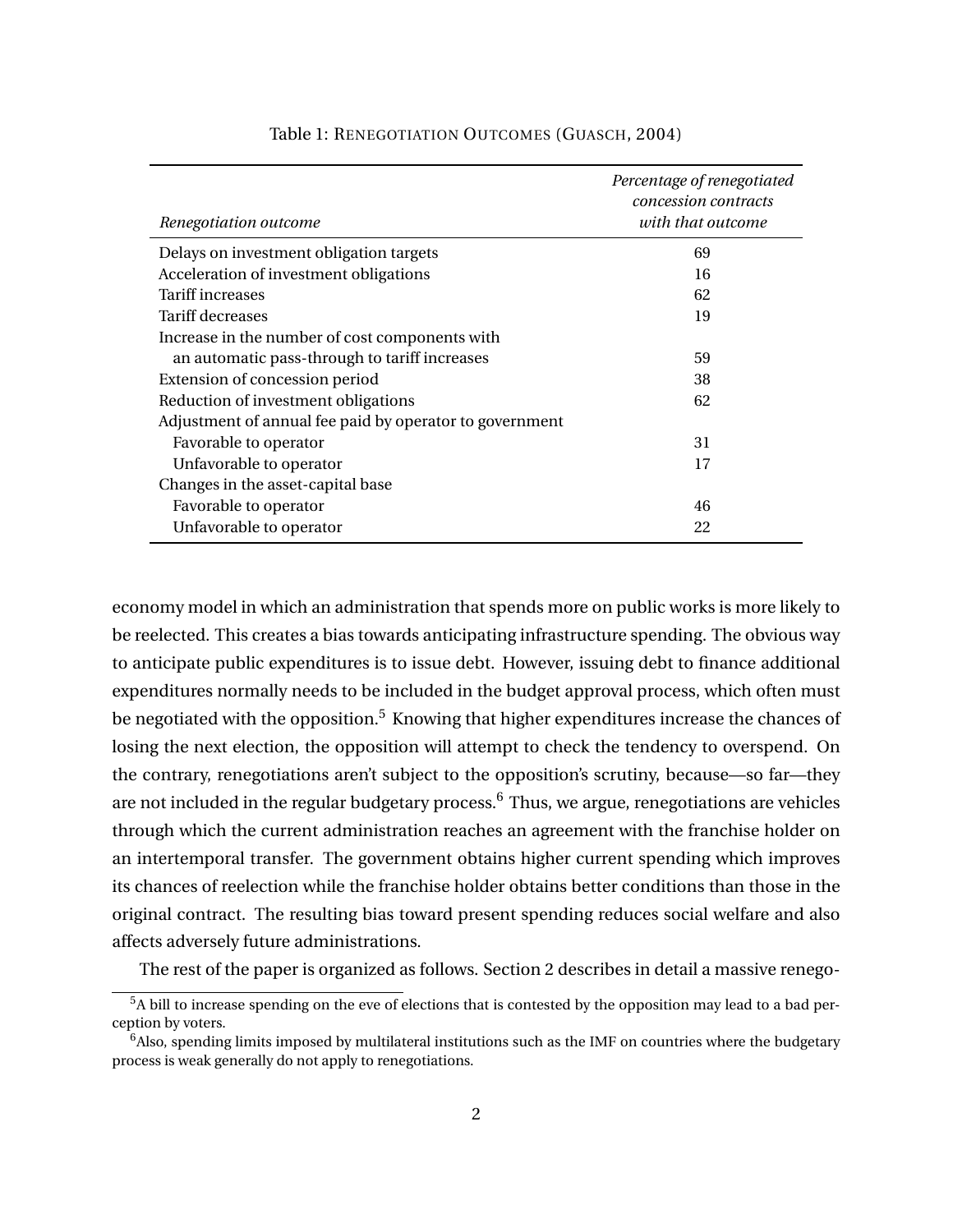tiation that occurred in Chile in 2003, illustrating the main mechanism described in this paper. Section 3 formalizes our argument. Section 4 concludes.

### **2 A case study: highway renegotiations in Chile**

In the early nineties Chile launched a massive program of infrastructure concessions, which completely renovated its road system, ports and airports. Most of the major pitfalls that have plagued concessions elsewhere were avoided, and the program was successful in upgrading Chile's transport infrastructure. Nevertheless, contract renegotiations have been pervasive.<sup>7</sup> Here we describe two types of renegotiations that were used to anticipate spending. In the first type, the Ministry of Public Works (MOP by its Spanish acronym) changed the terms of the contract in order to obtain additional works from the concessionaire. In the second type, MOP exchanged an "insurance premium" (i.e. a cash payment made upfront by the concessionaire) for a potential extension of the concession term, which translates into less income for future administrations.

### **2.1 Complementary contracts**

In Chile many contracts were renegotiated after construction was underway to include additional works. Twelve out of the sixteen highway projects awarded by 1998 had been renegotiated by May 2002. In total there were 31 modifications to the original contracts, all of them involving the provision of additional infrastructure, with total value of \$518 million. Initially, these projects were valued at \$3.4 billion, that is, the average cost increase was 15.4%. More recently, the pattern has held: as of 2005, renegotiations involved \$1.27 billion, in additional works, representing approximately 15% of almost \$9 billion in projects.<sup>8</sup> The contracts were renegotiated using so-called *complementary contracts* with the franchise holder, which were negotiated bilaterally and without public review. $^9$  It follows that renegotiations have allowed the

 $^{7}$ In a long term contract the contract may need adjustments in response to unforseen events. This is reasonable, given the difficulties of writing complete contracts, but in this paper we focus on renegotiations that occur early in the life of the contract, or in response to events that were well within the range of possibilities.

 ${}^{8}$ In addition, as of 2006 there are US\$523 million at stake in disputes between the Ministry of Public Works and the franchse holders. Historically, the government ends up paying 30-40% of the disputed sums (See "Mop y privados en lío arbitral por US\$ 523 millones", *El Mercurio*, April 18, 2006.

 $9$ "All the secretaries of public works maintained absolute reserve on the negotiations they carried out with concession holders regarding the financing of additional works required by the projects." *La Tercera*, April 23, 2006. Also see "Informe de la U. de Chile revela suerte de embaucamiento del MOP a Mideplan." *La Segunda*, May 13, 2003.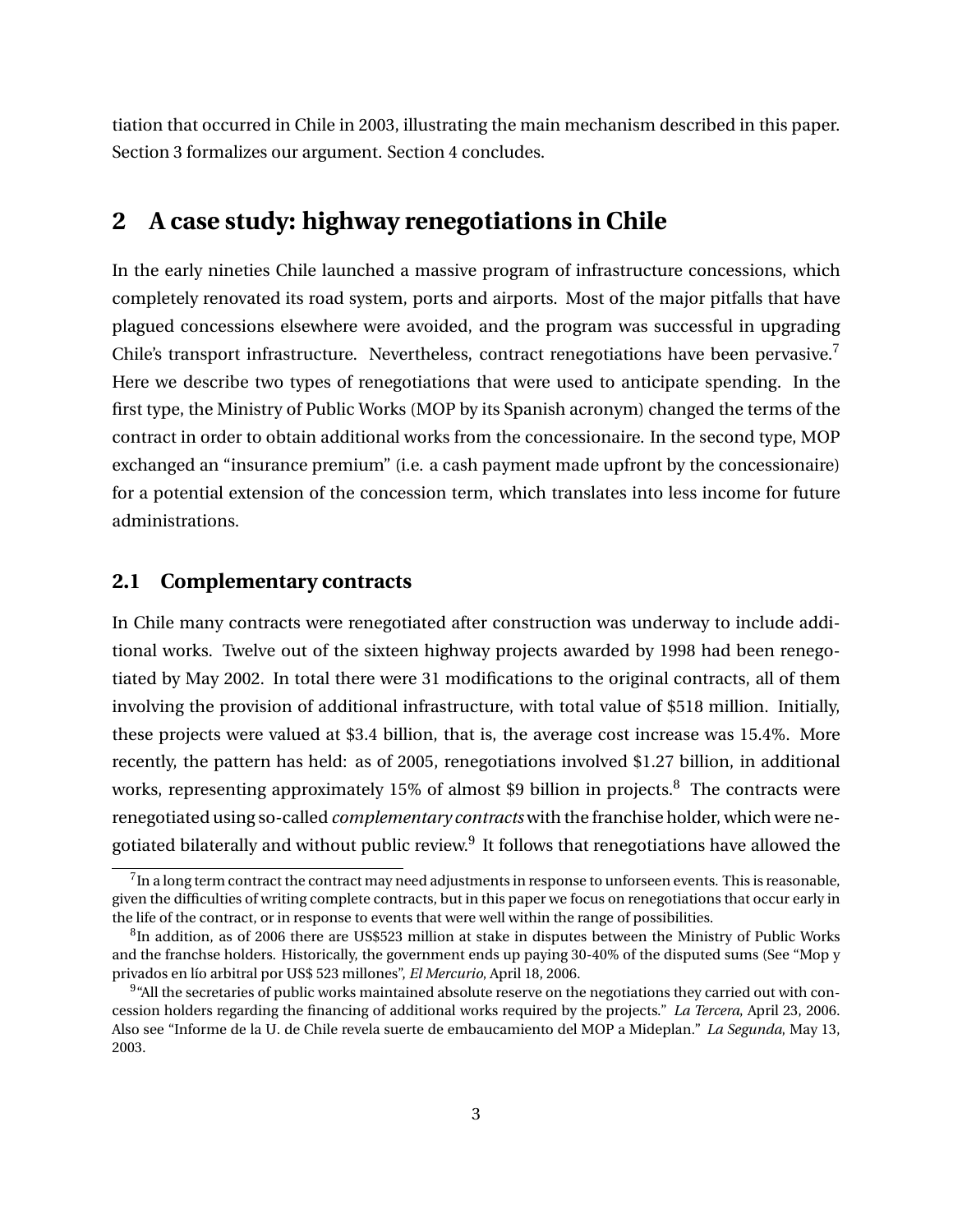Chilean government to increase expenditure on infrastructure projects significantly. Of course, not all additional projects were a vehicle to anticipate government expenditures. In some cases additional work was needed because of design oversights reflecting the haste with which the projects were developed under political pressure by the government. In other cases, the additional works were necessary because the project was under-designed on purpose, so it would achieve the social rate of return required of all public projects in Chile. In all these cases, the government wanted to build quickly in order to show results before an upcoming election.<sup>10</sup>

### **2.2 Ex post insurance**

Most highway concession contracts in Chile were fixed term contracts, normally with a length of 20 to 30 years. Between 1998 and 2002 the economy went into recession and traffic flows grew slower than expected. After several years of losses, franchise holders formed an association that asked the government to renegotiate their contracts.

The government offered a new contract that guaranteed the franchise holder the toll revenue that would have attained if traffic had grown at an annual rate of  $x\%$  (where  $x = 4$ , 4.5 or 5% and was chosen by the franchise holder) during the lifespan of the contract. If actual revenues were insufficient, the concession would be extended by up to almost 10 years to collect the guaranteed revenue, and if this did not suffice, the government would pay the remaining difference. By contrast, the term could not be shortened, so the firm would benefit from upside risk. In effect, the renegotiation offered an asymmetric variable-term contract as a replacement of the original fixed-term contract.<sup>11</sup> As Table 2 shows, the total amount of guaranteed income was \$2.2 billion.

In exchange for the guaranteed income, franchise holders who accepted had to pay an "insurance premium", which totaled \$171 million, or about 7.8% of the guaranteed revenue (see Table 2).<sup>12</sup> Nevertheless, the payment would be made in kind: as additional investments.<sup>13</sup>

 $\frac{10}{4}$  Probably, the interest of the government and the private sector in building many projects, very fast, explains why the government and the private sector did not anticipate future problems." Eduardo Bitrán, Secretary of Public Works, describing the shortcomings of the previous administration. *La Segunda*, April 28, 2006.

<sup>&</sup>lt;sup>11</sup>While this system resembles the flexible term present-value-of-revenue (PVR) contracts studied in Engel, Fischer and Galetovic (2001), it differs from this proposal in important ways. First, it does not contemplate a competitive auction that dissipates ex ante rents. Second, firms can obtain more than the guaranteed amount, thereby facing an upside risk that is not present in PVR contracts.

<sup>&</sup>lt;sup>12</sup>Higher guaranteed growth rates were more expensive.

<sup>&</sup>lt;sup>13</sup>The government argued that since its expectations of future demand growth were higher than those of the firms, there was space for mutually beneficial negotiations. The problem with this argument is that since there is no anchor to government expectations, it can always find room to renegotiate contracts with this method. The fact that the firm kept the upside risk means the instrument combined insurance against losses plus an option on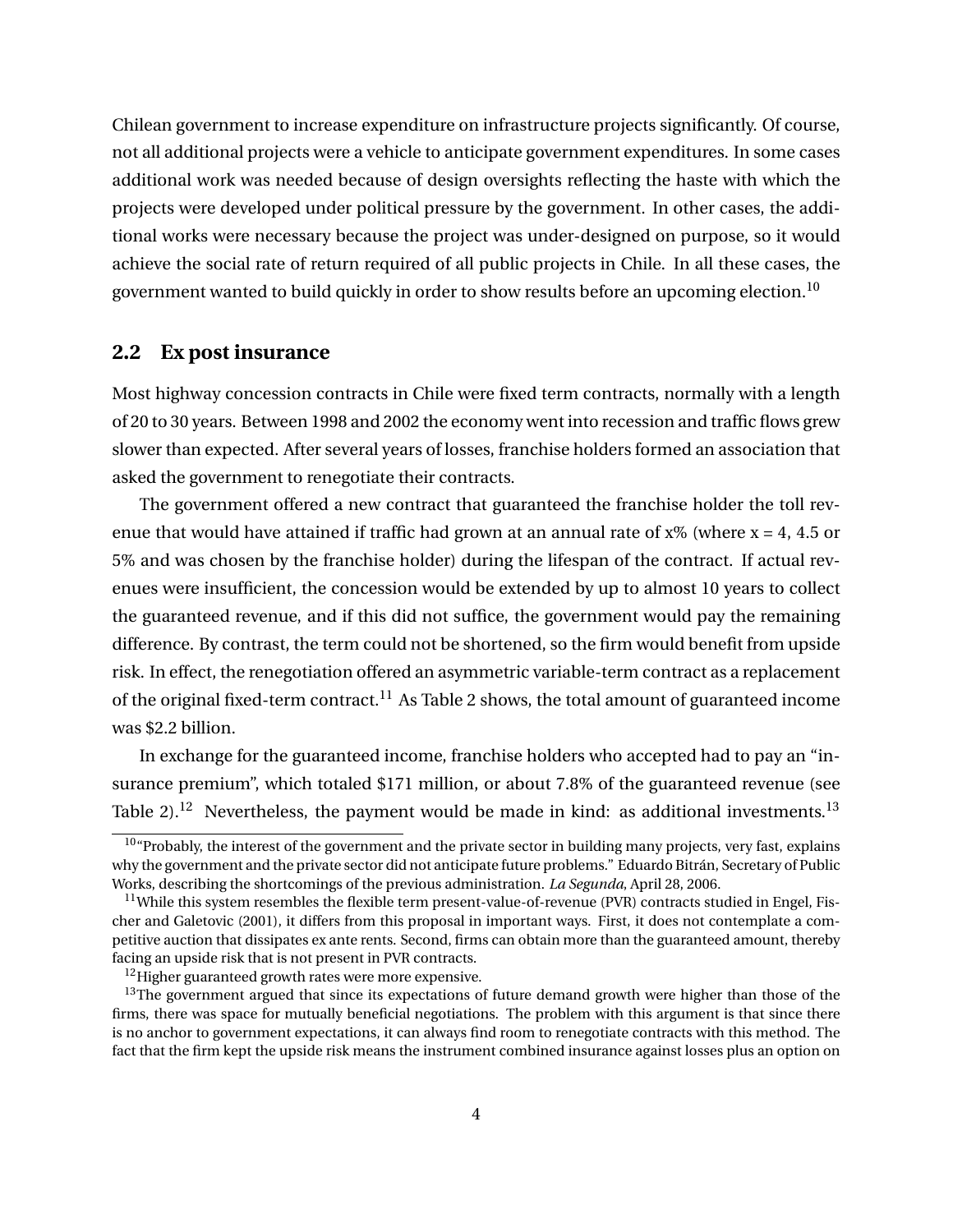| Contract                     | Payment by<br>franchise holder<br>[USD] | No. months<br>until original<br>contract ends | Guaranteed<br>revenue<br>[USD] | Max. allowed<br>extension<br>(months) |
|------------------------------|-----------------------------------------|-----------------------------------------------|--------------------------------|---------------------------------------|
| Camino de la Madera          | 3,758,610                               | 199                                           | 42,764,005                     | 60                                    |
| Camino Nogales Puchuncaví    | 1,647,695                               | 179                                           | 20,596,222                     | 60                                    |
| Ruta 5: Collipulli - Temuco  | 28,217,149                              | 255                                           | 352.620,783                    | 100                                   |
| Ruta 5: Santiago - Talca     | 82,461,394                              | 261                                           | 1,027,081,931                  | 100                                   |
| Ruta 5: Talca - Chillán      | 32,432,399                              | 148                                           | 405,405,037                    | 100                                   |
| Ruta 5: Chillán - Collipulli | 22,239,631                              | 226                                           | 343,815,752                    | 60                                    |
| Total                        | 170,756,879                             |                                               | 2.192.283.731                  |                                       |

Table 2: INCOME DISTRIBUTION MECHANISM (IMD) CONTRACTS

Thus, the result was that the government exchanged additional current infrastructure against a guaranteed income that would be paid by future administrations.

It is worth noting that the government was quite explicit about why it renegotiated. It argued that the recession had reduced tax revenue and it could not afford to pay for additional public works for communities along the highways.<sup>14</sup> Moreover, it argued that the losses had discouraged incumbent concessionaires from participating in new projects.<sup>15</sup>

## **3 A simple model of renegotiations**

In the introduction we suggested a political economy model to explain renegotiations of franchise contracts. Our argument is based in three premises. First, an incumbent that spends more is more likely to be reelected. This implies that governments would like to anticipate expenditures. Second, budgetary rules and procedures, and parliamentary discussion of the budget constrain the extent to which governments can anticipate expenditures. Third, a renegotiation allows the incumbent to replicate the effect of a debt issue, while at the same time circumventing the normal appropriation procedure.

In what follows we present a simple model that formalizes this bias towards present spending, and show how the mechanism of infrastructure concessions allows the government to anticipate expenditures.

higher returns and cannot be valued solely as insurance.

<sup>&</sup>lt;sup>14</sup> The government needed to build additional works in the concessioned infrastructure [and] did not have budget for the additional works." *Income Distribution Mechanism*, Government of Chile, October 2005.

<sup>&</sup>lt;sup>15</sup>As we argue below, since the government is interested in increasing expenditure, this threat can be very effective.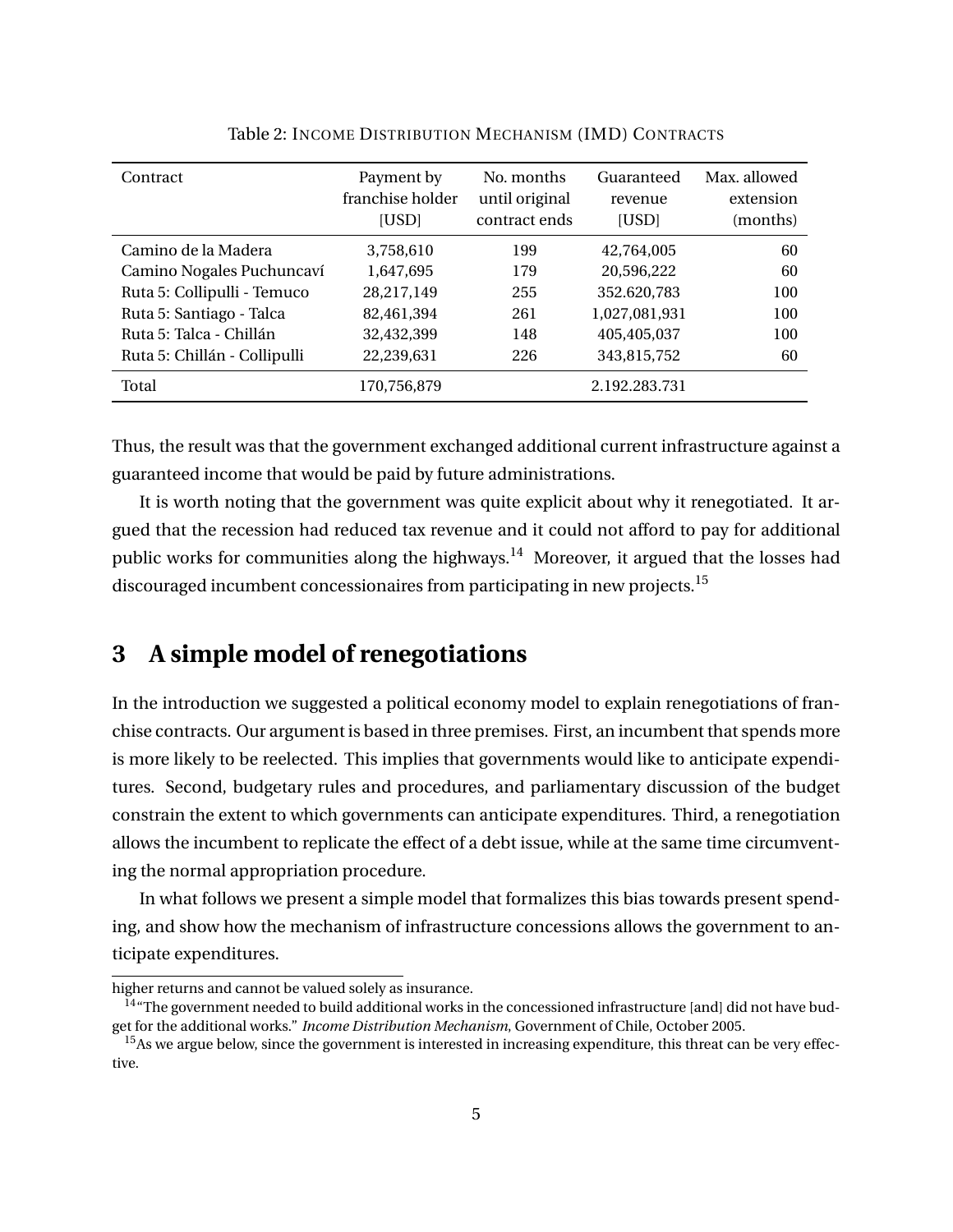### **3.1 Basic Set Up**

We consider a two-period model, where each "period" should be interpreted as the term of an administration. The discount factor equals 1 and social welfare is given by

$$
\mathscr{U}=u(I_1)+u(I_2),
$$

where *I<sup>t</sup>* denotes the capacity of the infrastructure in period *t*, and *u* a strictly increasing, strictly concave function.<sup>16</sup> For simplicity we assume that infrastructure fully depreciates in one period and that each unit costs \$1.

Available infrastructure projects are such that if  $I_t$  units are provided in period  $t$ ,  $I_t$  users benefit. A subset of users is willing to pay at most \$1 each for using the infrastructure. We normalize the total number of users who are willing to pay in both periods to one, so that  $I_1 + I_2 \leq 1$ . Hence total intertemporal revenue cannot exceed 1 and if revenues equal to *I*<sup>1</sup> are generated in period 1, then revenues in period 2 can at most equal 1 − *I*1. This is a simple way of modeling the anticipation of spending: more spending today limits future spending and revenues.

Figure 1 depicts the time line of the game. There are two alternative ways of financing the infrastructure. Under the traditional model, Congress votes  $I_1$  at the beginning of period 1 and allows the government to issue debt in that amount. Then the government selects the best private bid to build the infrastructure. At the end of the period, revenues equal to *I*<sup>1</sup> are collected from the users of the infrastructure and debts are paid. In period 2 the government issues debt equal to  $I_2 = 1 - I_1$  and the infrastructure is built. Then revenues are collected and the debt is paid. We assume that Congress maximizes social welfare, so that it optimally sets  $I_1 = I_2 = \frac{1}{2}$  $\frac{1}{2}$ .<sup>17</sup>

The infrastructure can also be built and financed by a private firm, which then collects userfee revenue. In that case Congress sets  $I_1=\frac{1}{2}$  $\frac{1}{2}$  at the beginning of the period, and the government allocates the concession in a competitive auction where firms bid for the total revenue  $R_1^c$  $\frac{c}{1}$  they demand at the end of period 1.<sup>18</sup>

According to the franchise contract, at the end of the period the concessionaire will receive *R c*  $\frac{c}{1}$ , so that the government receives all user fees that aren't needed to pay off the franchise holder, namely  $\phi \equiv \frac{1}{2}$  $\frac{1}{2} - R_1^c$  $\frac{c}{1}$  (the superscript *c* denotes "contract"). The amount  $\phi$  can be spent in period 2 in additional public works that generate no revenue from users. Neverthe-

 $16$ There are other interpretations for the concavity of utility: for example, assume that getting new international firms to participate is costly so there are no alternative suppliers for the firms already in the market. Since the increased expenditure increases the market power of the firms that already operate in the infrastructure franchise market, it is inefficient to cluster investments in the first period, because prices rise.

 $17$ The extension to allow for tax-financed infrastructure is straightforward.

<sup>&</sup>lt;sup>18</sup> Alternatively, firms could bid on the user fee *f* they charge. In that case,  $R_1 = fI_1$ .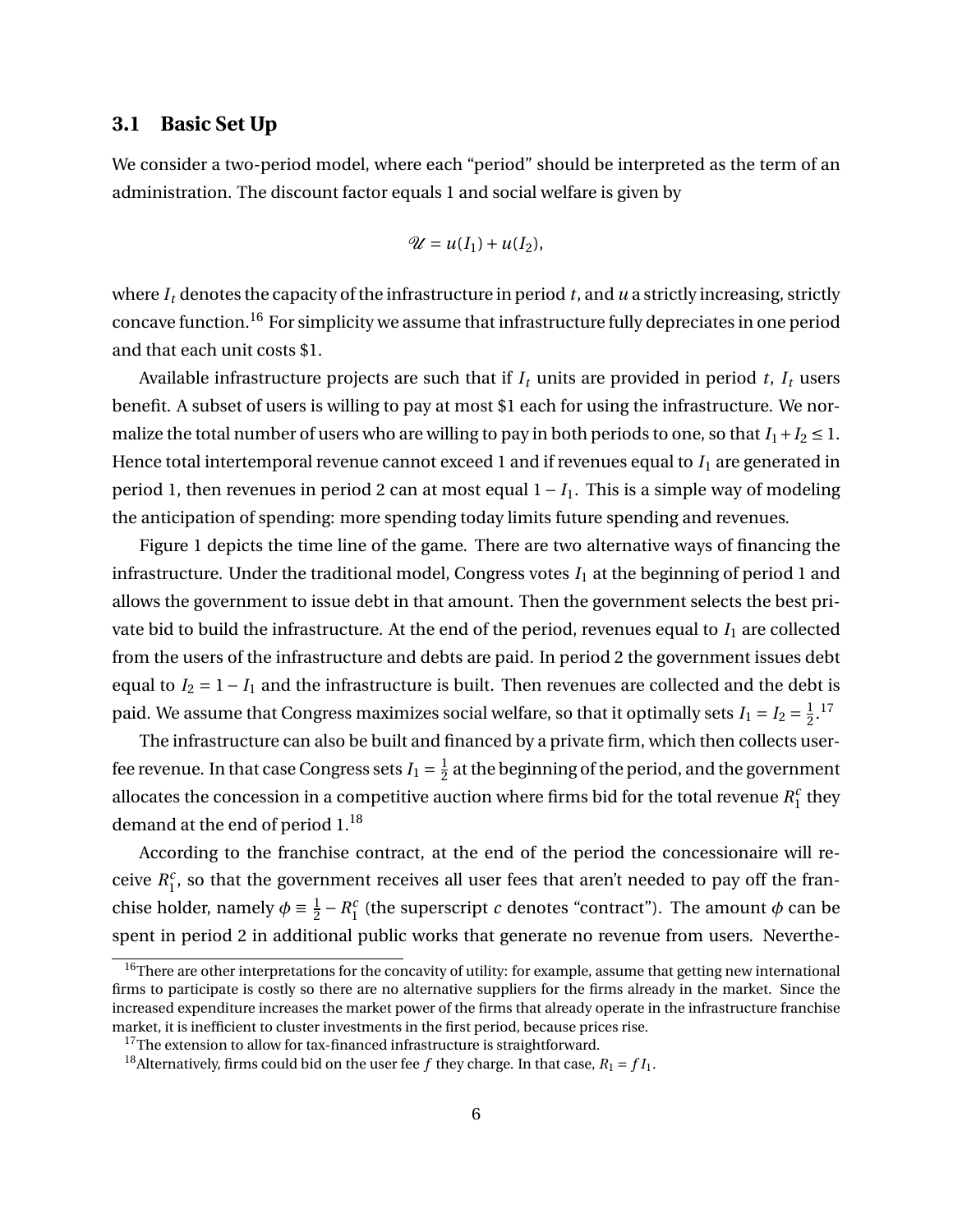

Figure 1: Timing of the infrastructure process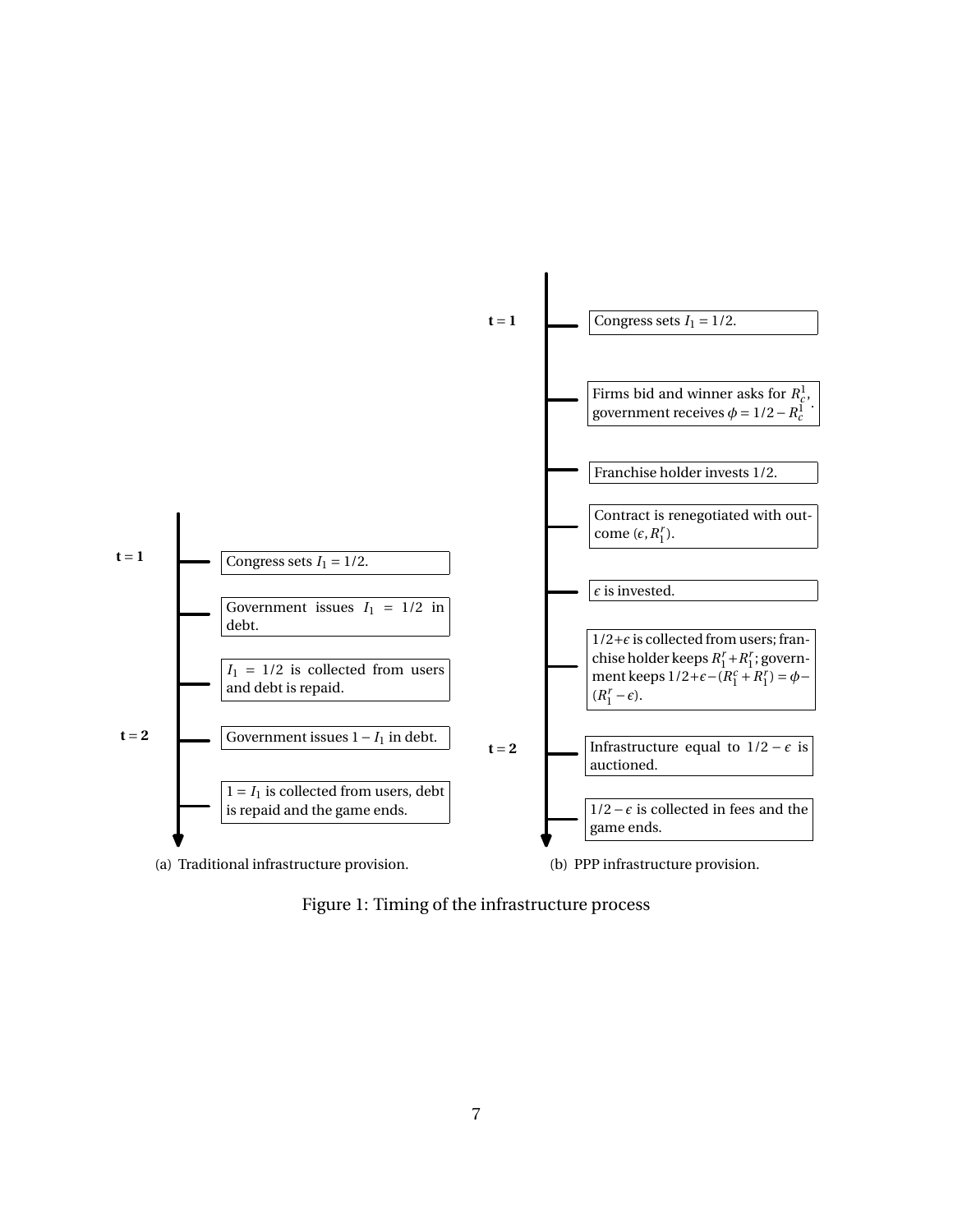less, after  $\frac{1}{2}$  is invested in period 1, the contract can be renegotiated without Congressional approval. An agreement leads to  $\epsilon$  in additional works in the first period and  $R_1^r$  $i<sub>1</sub><sup>r</sup>$  in additional revenues for the concessionaire, where the superscript *r* denotes "renegotiation". Hence, after renegotiation the concessionaire receives  $R_1^c + R_1^r$  $I<sub>1</sub><sup>r</sup>$  in revenue and the government receives 1  $\frac{1}{2} + \epsilon - (R_1^c + R_1^r)$  $\phi_1^r$  =  $\phi$  – ( $R_1^r$  –  $\epsilon$ ), which is the difference between the value of the infrastructure and the payments to the firm.

In period 2 infrastructure equal to  $1 - (\frac{1}{2})$  $(\frac{1}{2} + \epsilon) = \frac{1}{2}$  $\frac{1}{2}$  –  $\epsilon$  is auctioned and franchised. In addition, Congress allows the government to spend any excess of user-fee revenue over payments to the franchise holder it received in period 1 in non-revenue generating infrastructure. At the end of the period user fees are collected and the economy ends.

#### **3.2 The optimal solution for the government**

The government's objective function is:

$$
\mathcal{G}(I_1) = u(I_1) + p(I_1)u(1 - I_1),\tag{1}
$$

where  $p$  is the probability of being reelected. The probability  $p$  takes values in [0, 1] and is an increasing and concave function of first period expenditure on infrastructure, *I*1.

If unconstrained, the government would set  $I_1 \equiv I^*$  to satisfy the necessary FOC

$$
\frac{d\mathcal{G}}{dI} = u'(I^*) + p(I^*)u'(1 - I^*) + p'(I^*)u(1 - I^*) = 0,
$$
\n(2)

with SOC

$$
\frac{d^2\mathcal{G}}{dI^2} = u''(I^*) + p(I^*)u''(1 - I^*) - 2p'(I^*)u'(1 - I^*) + p''u(1 - I^*) < 0,
$$

where we used that *u* and *p* are concave and increasing.

We now show that  $I^* > 1/2$ . To begin, assume that  $p' = p'' = 0$ , that is, there is a fixed probability of reelection  $p \in [0,1]$ . Denote the corresponding optimal investment in infrastructure during period 1 by  $I^p$ .

The FOC then simplifies to

$$
u'(I^{p}) + pu'(1 - I^{p}) = 0.
$$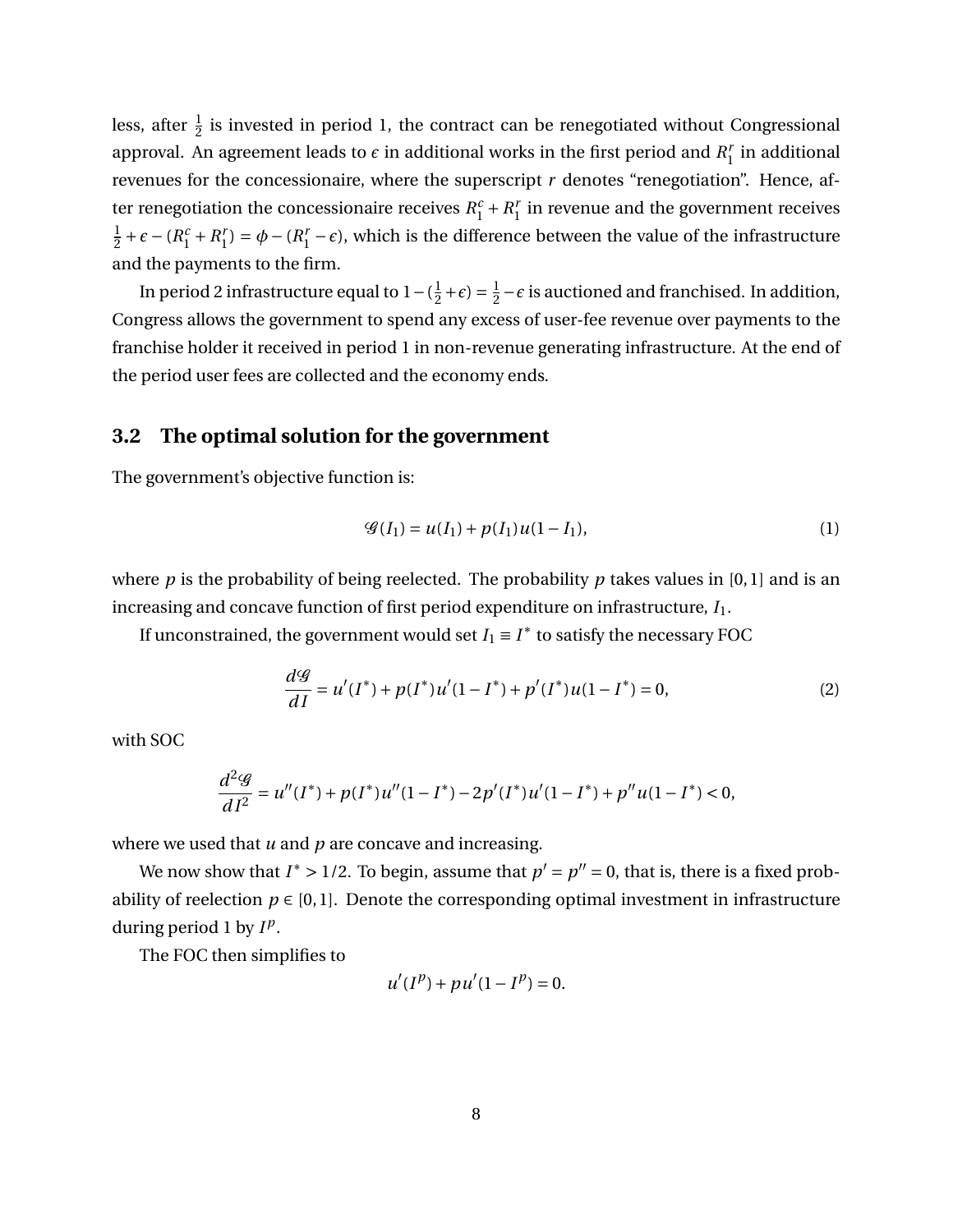Simple differentiation then shows that

$$
\frac{dI^{p}}{dp} = \frac{u'(1 - I^{p})}{u''(I^{p}) + pu''(1 - I^{p})} < 0.
$$

Hence,  $I^p > I^*$  for  $p < 1$ . This result is well known (see Alesina and Tabellini [1990]): the current government tends to anticipate spending because it bears the cost of it—less future spending with probability less than one.

We return to the first order condition (2) with  $p$  a function of *I*. We define  $p^{\rm eq}$  so that

$$
u'(I^*) \equiv p^{\text{eq}} u'(1 - I^*);
$$

that is,  $p<sup>eq</sup>$  is the fixed probability such that the current government would optimally choose to spend *I* ∗ . Now from the FOC (2) we have

$$
u'(I^*) = p(I^*)u'(1 - I^*) - p'(I^*)u(1 - I^*).
$$

It follows that

$$
p^{\text{eq}} = p(I^*) - p'(I^*) \frac{u(1 - I^*)}{u'(1 - I^*)}.
$$

Hence  $p^{eq} < p(I^*)$  and  $I^* > I^{p^*} > 1/2$ , where  $I^{p^*}$  denotes optimal government expenditure for a government with constant  $p$  equal to  $p(I^*)$ .

Thus, there are two reasons why the current government wants to anticipate spending. The first is that the coalition may not be in office in the future:  $p < 1$  acts as a (socially inefficient) discount rate. And second, more spending today increases the probability of reelection. The latter implies that the government's expenditure level not only depends on its probability of being re-elected,  $p(I^*)$ , but also on how responsive this probability is to changes in expenditures. A more responsive probability leads to higher expenditures, even when the actual probability of being re-elected remains unchanged.

### **3.3 Implementation of the government's investment plan**

With the traditional model, in period 1 the government is constrained by Congress to issue  $\frac{1}{2}$ in debt and procure  $\frac{1}{2}$  in infrastructure capacity. By contrast, we will show that a concession contract allows the government to renegotiate the contract, anticipate spending and implement its optimum.

Assume that in period 1 the contract can be renegotiated after investment equal to  $\frac{1}{2}$  is sunk.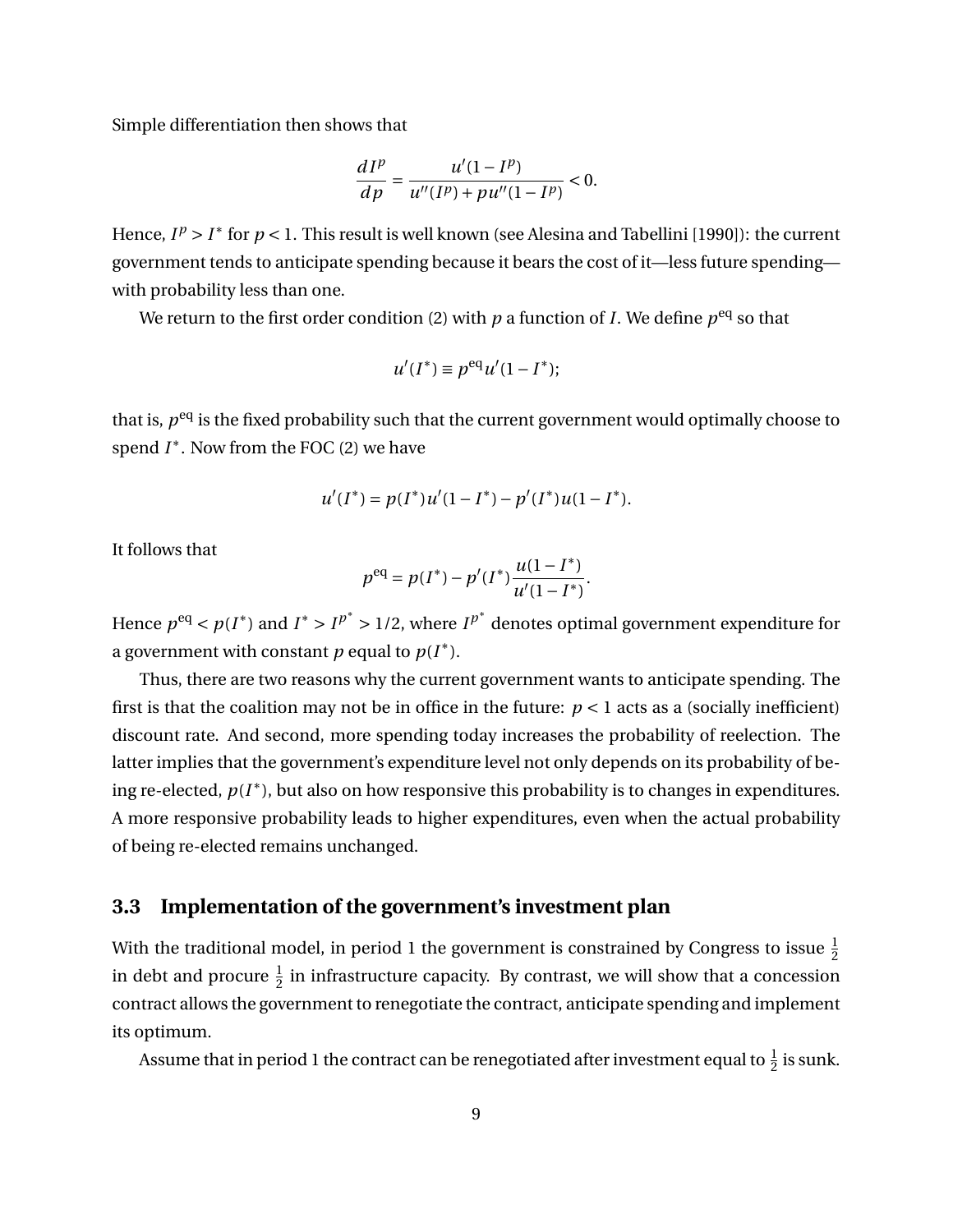If the incumbent and the concessionaire agree to  $\epsilon$  in additional works against  $R_1^r$  $i<sub>1</sub><sup>r</sup>$  in additional revenues , the concessionaire now receives

$$
R_1^c+R_1^r, \quad
$$

and spends  $\frac{1}{2} + \epsilon$ . The incumbent, in turn, gets  $\frac{1}{2} + \epsilon$  in investment in period 1, and  $\frac{1}{2} + \epsilon - (R_1^c +$  $R_1^r$  $\mu_1^r$ ) =  $\phi$  – ( $R_1^r$  –  $\epsilon$ ) in user-fee revenues, which can be used in period 2. Hence after renegotiation his utility increases to

$$
u(\frac{1}{2}+\epsilon)+p(\frac{1}{2}+\epsilon)u(\frac{1}{2}-\epsilon+\phi-(R_1^r-\epsilon)).
$$

Competition in the auction and rational expectations on the part of the bidders for the concession implies that  $\phi = R_1^r - \epsilon$  in equilibrium. That is, the winner of the auction offers a bid that lowballs the price to equal his expected gain in the renegotiation process. Hence, the incumbent's utility is

$$
u(\frac{1}{2}+\epsilon) + p(\frac{1}{2}+\epsilon)u(\frac{1}{2}-\epsilon).
$$
\n(3)

Note that the renegotiation allows the incumbent to achieve a debt-like intertemporal transfer. Infrastructure spending in period one rises by  $\epsilon$ , at the cost of  $\epsilon$  less infrastructure spending in period two.

What will be the outcome of the renegotiation? Note that the incumbent administration can always achieve utility  $u(\frac{1}{2})$  $(\frac{1}{2}) + p(\frac{1}{2})$  $\frac{1}{2}$ )  $u(\frac{1}{2})$  $\frac{1}{2} + \phi$ ), because if no agreement is reached, it invests  $\frac{1}{2}$  in the first period and receives revenues *φ*, which can be spent in period 2, so this is its threatpoint. Let  $\tilde{\epsilon}$  denote the extra investment that maximizes (3). Then, in utility terms, the surplus to be split between the incumbent and the firm is

$$
\mathcal{S}(\phi,\tilde{\epsilon}) = u(\frac{1}{2}+\tilde{\epsilon}) + p(\frac{1}{2}+\tilde{\epsilon})u(\frac{1}{2}-\tilde{\epsilon}) - [u(\frac{1}{2}) + p(\frac{1}{2})u(\frac{1}{2}+\phi)],\tag{4}
$$

where we have used the fact that  $\phi = R_1^r - \epsilon$  in equilibrium. To transform this surplus into monetary units, let  $\bar{\phi}$  be the value of  $\phi$  such that  $\mathcal{S}(\bar{\phi}, \tilde{\epsilon}(\bar{\phi})) = 0$ , i.e.,  $\bar{\phi}$  measures the maximum value of an agreement, in monetary terms, as a function of  $\tilde{\epsilon}$ .

If no agreement is reached, the government can keep the  $\phi$  it collects in the first period. It follows that the monetary surplus that is split equals  $\bar{\phi} - \phi$ . In general the solution to the bargaining problem is such that if the firm's Nash bargaining power is  $\alpha$ , it will receive a fraction of total surplus  $\alpha(\bar{\phi} - \phi)$ , Because competition in the auction implies that  $\phi = \alpha(\bar{\phi} - \phi)$  it follows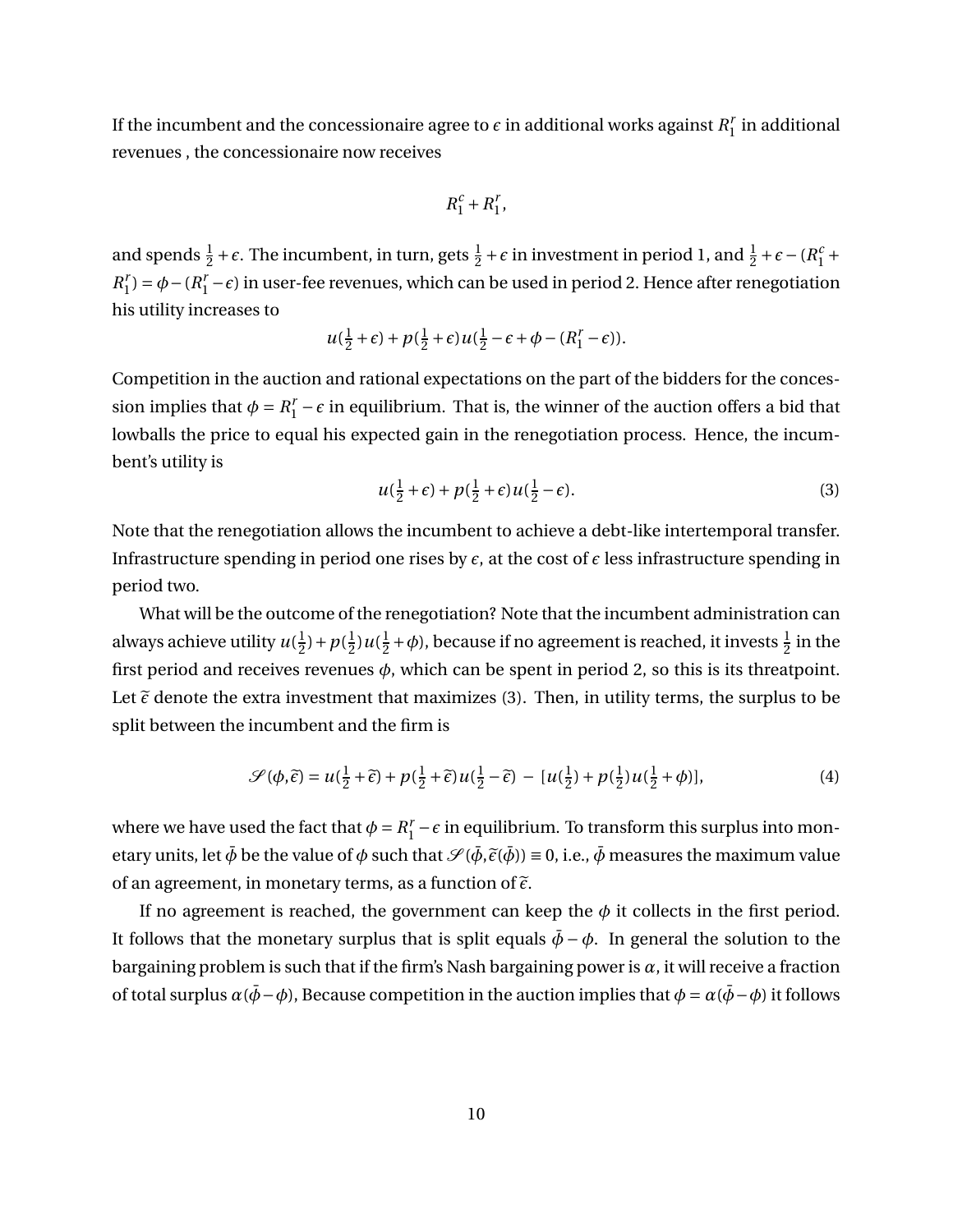$that<sup>19</sup>$ 

$$
\phi = \frac{\alpha}{1 + \alpha} \bar{\phi}.\tag{5}
$$

When the government has all the bargaining power  $\alpha = 0$ , and the firm gets nothing. Conversely, if the firm has all the bargaining power,  $\alpha = 1$  and it gets all the surplus, which equals  $\bar{\phi}/2$ <sup>20</sup>

The derivation above is valid for any value of  $\tilde{\epsilon}$ . Next we show that in equilibrium the incumbent chooses  $\tilde{\epsilon} = \epsilon^* \equiv I^* - 1/2$ .

**Proposition 1** *In equilibrium the incumbent administration implements its optimal investment plan, regardless of the distribution of bargaining power.*

**Proof** Efficient bargaining implies that the optimal increase in current infrastructure spending will maximize

$$
u(\frac{1}{2}+\epsilon)+p(\frac{1}{2}+\epsilon)u(\frac{1}{2}-\epsilon+\phi-(R_1^r-\epsilon)).
$$

The FOC will satisfy

$$
u'(\frac{1}{2}+\widetilde{\epsilon})+p'(\frac{1}{2}+\widetilde{\epsilon})u(\frac{1}{2}-\widetilde{\epsilon})-p(\frac{1}{2}+\widetilde{\epsilon})u'(\frac{1}{2}-\widetilde{\epsilon})\left(1+\frac{d(R_1^r-\epsilon)}{d\epsilon}\right)=0,
$$

where we have used the fact that  $\phi - (R_1^r - \tilde{\epsilon}) = 0$  in equilibrium. Also, in equilibrium

$$
R_1^r - \tilde{\epsilon} = \phi = \frac{\alpha}{1 + \alpha} \bar{\phi}.
$$

It is clear from (4) that  $\bar{\phi}$  is maximized when  $\tilde{\epsilon} = \epsilon^*$ . Thus efficient bargaining implies that  $d(R^r, -\epsilon)$  $d(R_1^r - \epsilon)$  $\frac{R'_1 - \epsilon}{d\epsilon} = 0$  when evaluated at  $\epsilon = \epsilon^*$ . Hence,  $\tilde{\epsilon} = \epsilon^*$ , which completes the proof.

The result above shows that renegotiation allows the incumbent to replicate its desired timing of infrastructure expenditure spending, while the concessionaire obtains better terms ex post. It is true that the incumbent could replicate the same outcome under the traditional appropriations model, if it could credibly commit to transfer to buyers of debt the increased user-fee income generated by the  $\epsilon$  additional construction. But here congressional oversight

<sup>&</sup>lt;sup>19</sup>Note that in this expression,  $\phi$  is a function of  $\epsilon^*$ .

<sup>&</sup>lt;sup>20</sup>Even when it has all the bargaining power, the firm gets  $\bar{\phi}$ /2 and not  $\bar{\phi}$ . The reason is that  $\bar{\phi}$  does not belong to the set of values of *φ* that can be attained as equilibrium outcomes of our model. The franchise holder lowballs by *φ* when it competes to procure the infrastructure approved by congress in the first period, 1/2, in the expectation of recuperating this additional payment when it later renegotiates. Yet this extra payment, *φ*, in turn bounds away from zero the government's benefit from a renegotiation, even when it has no bargaining power. Thus, when *α* = 1, the firm obtains all the ex-post surplus,  $\bar{\phi} - \phi$ , which is less than the surplus created by a renegotiation,  $\bar{\phi}$ .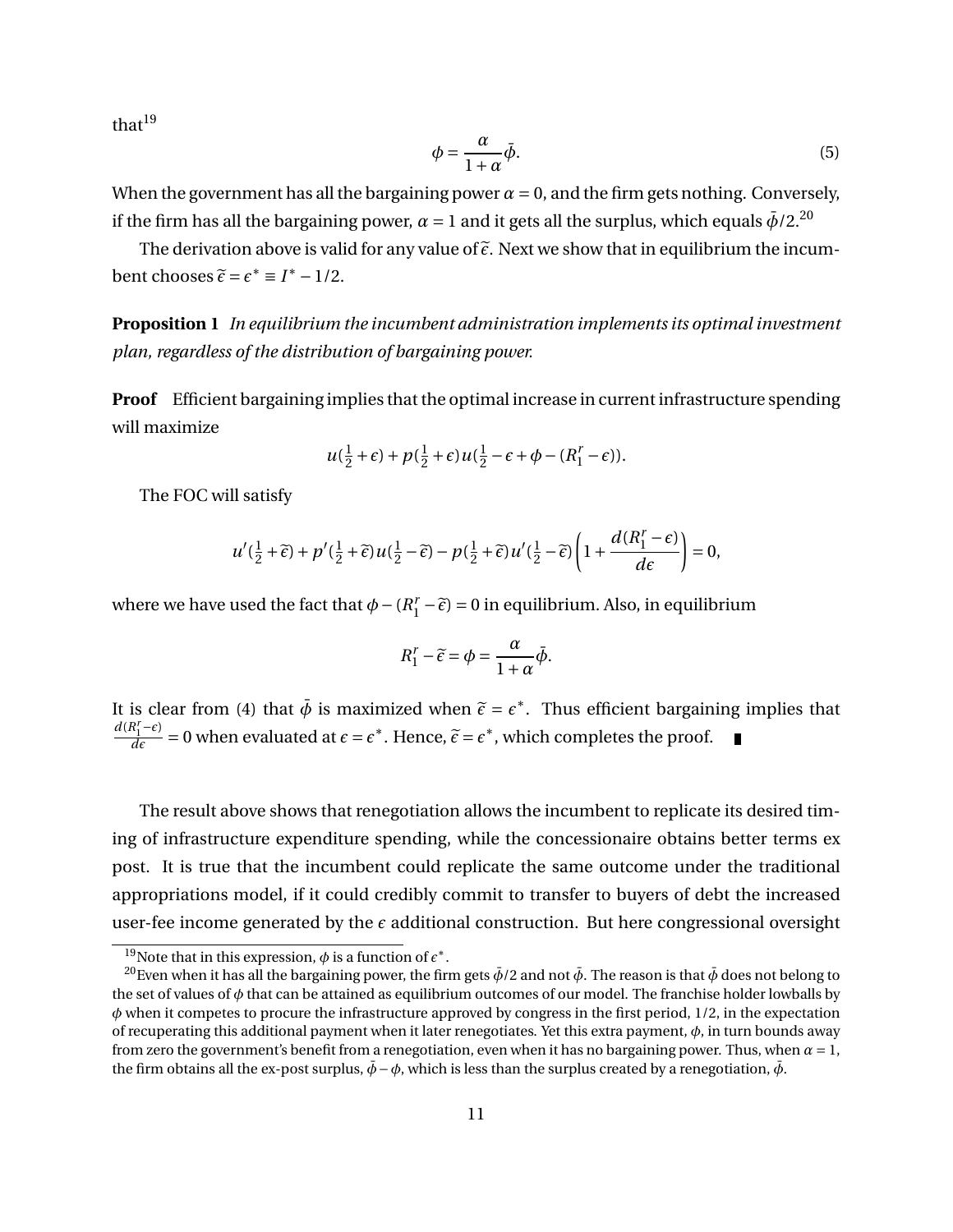is important and makes a difference. If Congress does not allow it, the government cannot credibly commit to earmark the revenue generated by the additional infrastructure to pay the additional debt (since the additional works were not authorized). By contrast, a renegotiated concession contract credibly earmarks the revenues generated by the infrastructure—a renegotiated contracts is enforceable in court. Of course, Congress could eventually limit this tendency by overseeing renegotiations. But given current budgetary practices, this "debt" escapes the normal budgetary process and allows the incumbent to anticipate spending.

Finally, note that our formal analysis is based on the premise that governments renegotiate with existing franchise holders. Why bargain with current franchise holders and favor them instead of calling a competitive auction for the  $\epsilon$  additional works? There are at least two reasons. One is that the source of funds to compensate a franchise holder is straightforward—improving the original deal with a term extension, a user-fee increase or a reduction in investment obligations. As we have mentioned, a renegotiated contract is enforceable and thus creditworthy. Moreover, current franchise holders have a short term monopoly over the bidding for new franchises, for a number of reasons. First, in small countries where franchise holders are international firms, those that have already invested in franchises are acquainted with the regulations, norms and procedures and have some experience on how the country is run, so they have an advantage over new entrants.<sup>21</sup> Furthermore, the fact that current franchise holders do not want to participate in bidding for new franchises reinforces the fears of new foreign entrants. Hence, it might take a fairly long time, before the government can convince new firms to participate in new franchise projects. Given the short span of the political time frame, this provides current franchise holders with the ability to hold up the current government. Their threat is that they will not participate in new projects, which means that such projects will be delayed until the government can attract new bidders (which may be after the election takes place).

#### **3.4 An extension: stochastic renegotiation**

A more realistic situation for the government is that the election is in doubt only in certain cases, while in others it is fairly certain that it will be reelected. In the case of certain reelection, the government prefers not to distort the allocation of expenditure across periods, since it will be in power with certainty in the next period. With exogenous probability  $\pi$ , however, there is a shock which makes for a weak government whose reelection probability depends in part on its

<sup>&</sup>lt;sup>21</sup>These arguments are similar to those used in the theory of foreign direct investment, as in Dunning (1981).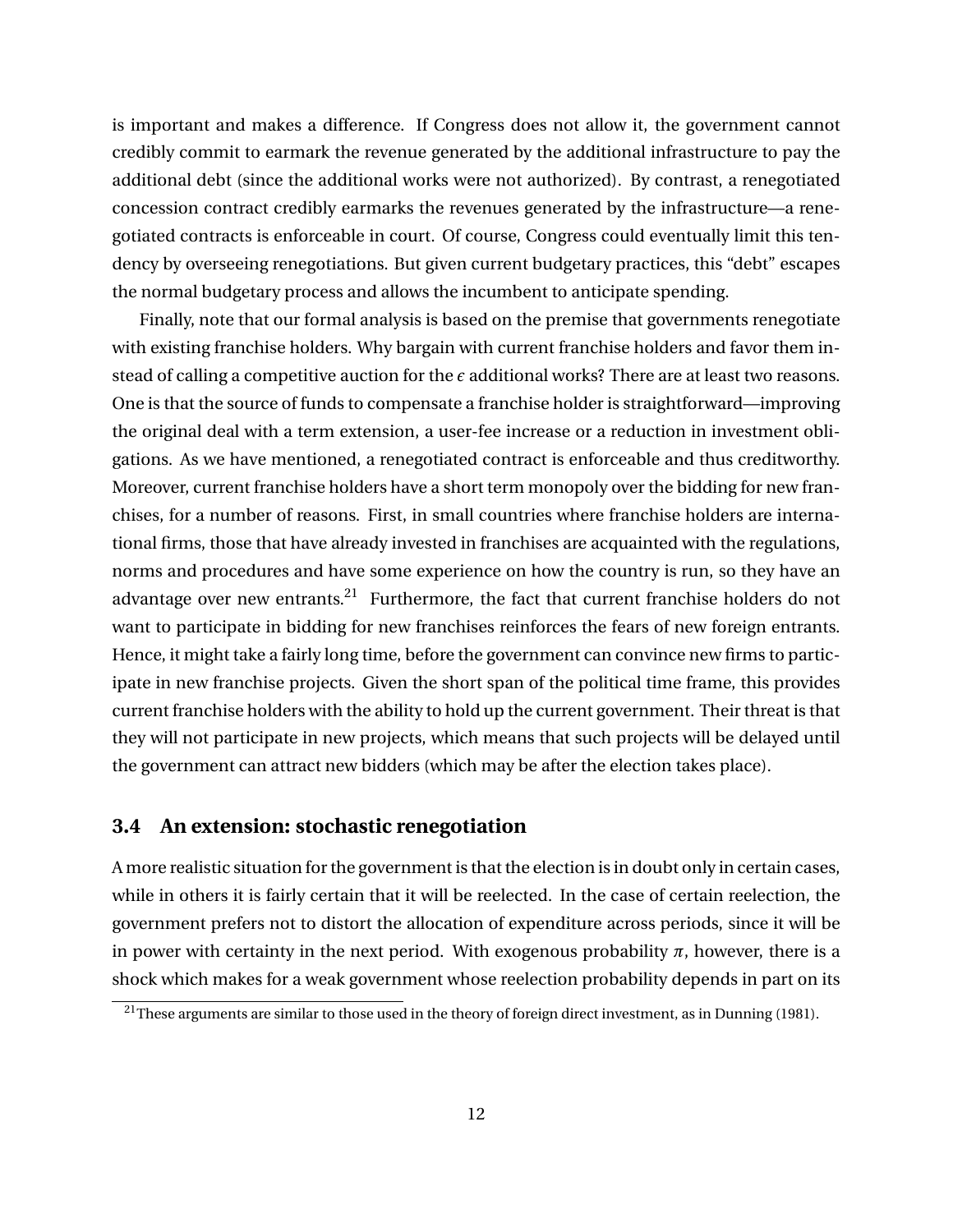infrastructure investments in the first period. We model this as:

$$
\mathcal{G}(I_1) = u(I_1) + p^e(I_1)u(1 - I_1),
$$

where  $p^{e}(I) = \pi p(I) + (1 - \pi)1$  is a weighted average of the two probability functions. Now since the winning bidder in the project will be able to renegotiate with probability *π*, the first period reduction in price will be *πφ*.

If the government does not need to renegotiate, which occurs with probability  $1 - \pi$ , it obtains welfare  $u(\frac{1}{2})$  $(\frac{1}{2})+u(\frac{1}{2})$  $\frac{1}{2} + \pi \phi$ ), because in the second period it can spend the savings it made in the first period. On the other hand, if the shock occurs, with probability  $\pi$ , we can use the analysis of the previous section to obtain the surplus it obtains by renegotiating. This surplus is the same as the one defined by (4), with  $\pi\phi$  replacing  $\phi$ . Since renegotiation occurs after the shock, the surplus is not altered by the fact that the government might have avoided renegotiation. Then:

$$
\hat{\mathcal{S}}(\phi;\pi) = u(\frac{1}{2} + \epsilon^*) + p(\frac{1}{2} + \epsilon^*)u(\frac{1}{2} - \epsilon^*) - [u(\frac{1}{2}) + p(\frac{1}{2})u(\frac{1}{2} + \pi\phi)]
$$

We define  $\bar{\phi}(\pi)$  as the value of  $\phi$  such that  $\hat{\mathcal{S}}(\phi;\pi) = 0$ , and proceed as before. Then, assuming that the firm has bargaining power *α*, it gets  $\phi(\pi) = \alpha(\bar{\phi}(\pi) - \pi \phi)$ , which leads to

$$
\phi = \frac{\alpha}{1 + \alpha \pi} \bar{\phi}(\pi)
$$

It is easy to see that  $\phi'(\pi) < 0$ , i.e., as it becomes more likely that the government needs to renegotiate, the ex-post rents to the firm become smaller. The additional revenue obtained by the firm when it renegotiates must compensate for its upfront payments on occasions where no renegotiation takes place. The smaller the probability of renegotiation, the larger the compensation needed when renegotiations do occur.

### **4 Conclusion: The puzzle of renegotiation**

Renegotiations allow incumbents to increase spending in ways that increase their chances of reelection. Hence, aside from the traditional view, which appeals to corruption or incompetence to explain renegotiations that favor concessionaires, we add a political economy explanation. Renegotiations allow the government to increase current expenditures, to be paid with future income, be it in the form of higher user-fees, longer concession terms or future taxes. It is a means of getting the political advantages from increased infrastructure spending while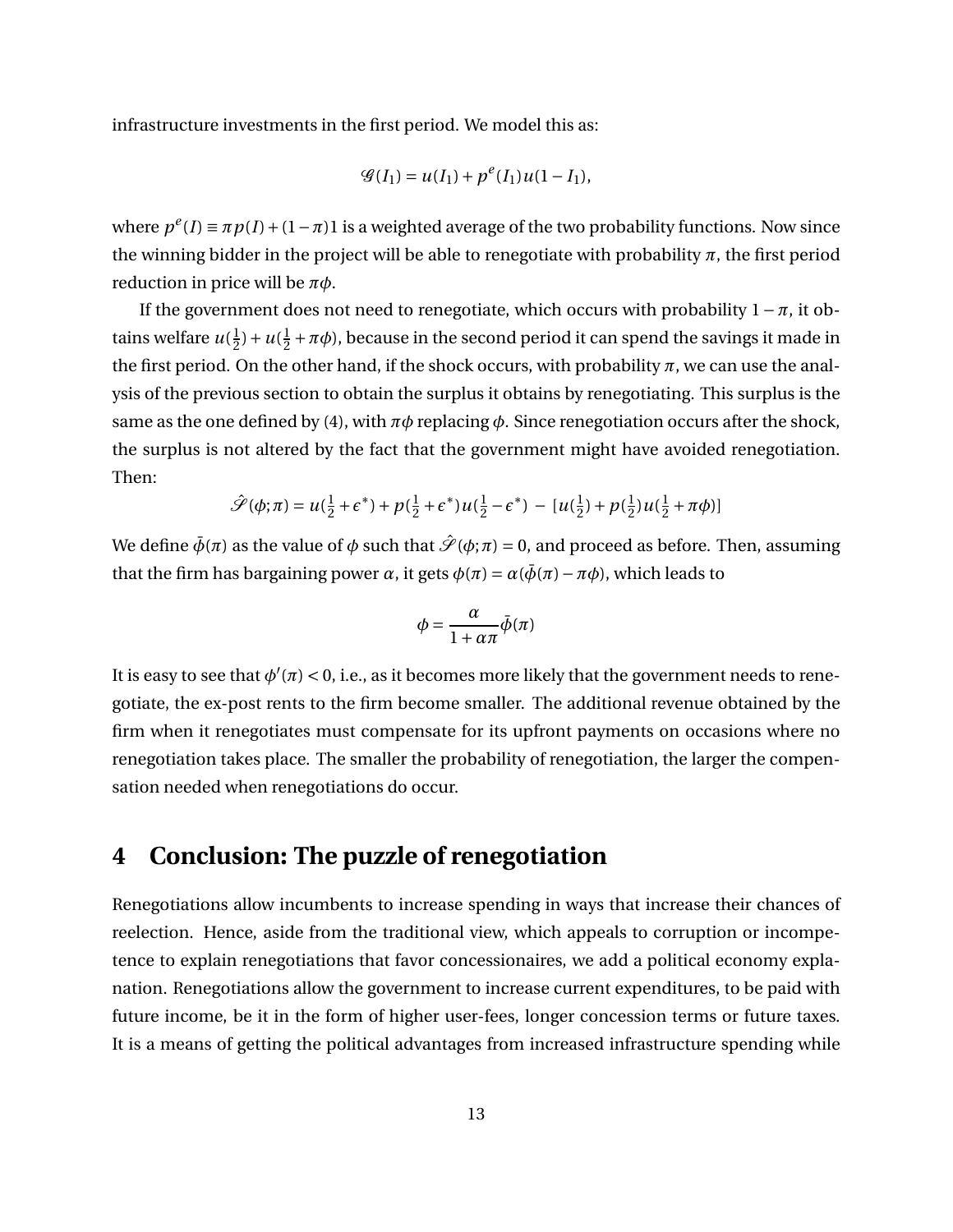circumventing the constraints imposed by the normal budgetary process. This is attractive for governments which face the possibility of losing an election, and explains why infrastructure contracts are renegotiated when there is no obvious holdup problem.

Can something be done to moderate the tendency of using renegotiations to anticipate spending? A natural option is to set up independent oversight agencies to review renegotiations. Which brings us to the institutional framework set up to run the concessions program. Incentives to anticipate expenditures are particularly relevant when the ministry of public works is in charge of the franchising program. One obvious reason is that the purpose of such an agency is, essentially, to build new projects. If the agency is given leeway to renegotiate projects, it will probably use them to expand the public works program. These incentives are strengthened by the fact that the ex post rent the concessionaire obtains by renegotiating is determined in an off the budget process. Hence, the agency in charge of building public works does not internalize the costs of renegotiations, just as the current government does not fully internalize the future costs of its current policies.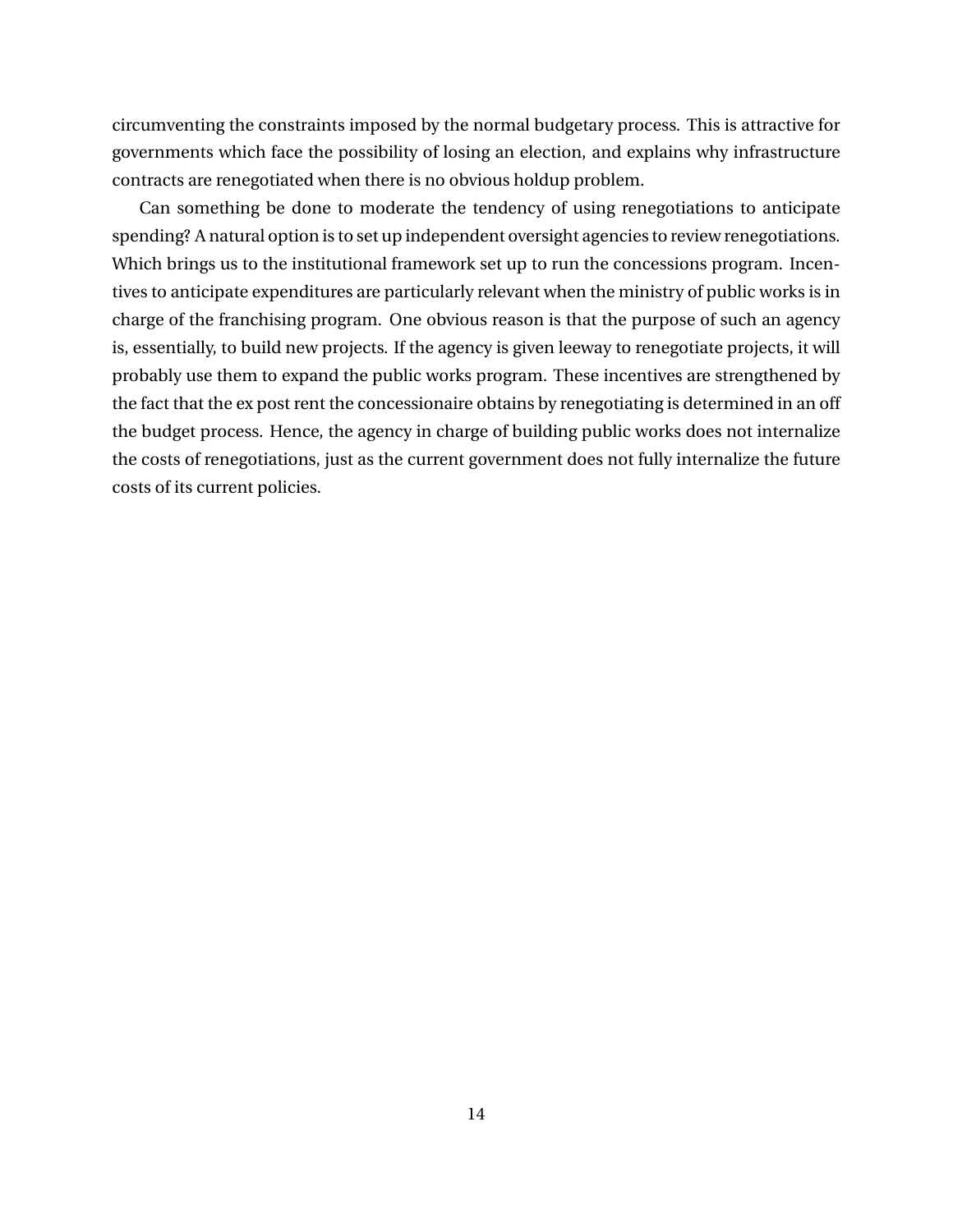# **References**

- [1] Alesina, A. and G. Tabellini, "A Positive Theory of Fiscal Deficits and Government Debt," *Review of Economic Studies* **57**, 403-414, 1990.
- [2] Dunning, J., *International Production and the Multinational Enterprise*, London, George Allen and Unwin, 1991.
- [3] Engel, E., R. Fischer and A. Galetovic, "Least Present Value of Revenue Auctions and Highway Franchising," *Journal of Political Economy* **109**, 993-1020, 2001.
- [4] Gómez-Ibáñez, J. and J. Meyer, *Going Private: The International Experience with Transport Privatization*. Washington: The Brookings Institution, 1993.
- [5] Guasch, J.L., *Granting and Renegotiating Infrastructure Concessions: Doing it Right.* WBI Development Studies. Washington: The World Bank, 2004.
- [6] Guasch, J.L., J.J. Laffont and S. Straub, "Renegotiation of Concession Contracts in Latin America," Washington: The World Bank, 2003.
- [7] Hart, O. *Firms, Contracts and Financial Structure.* Oxford, Clarendon Press, 1995.